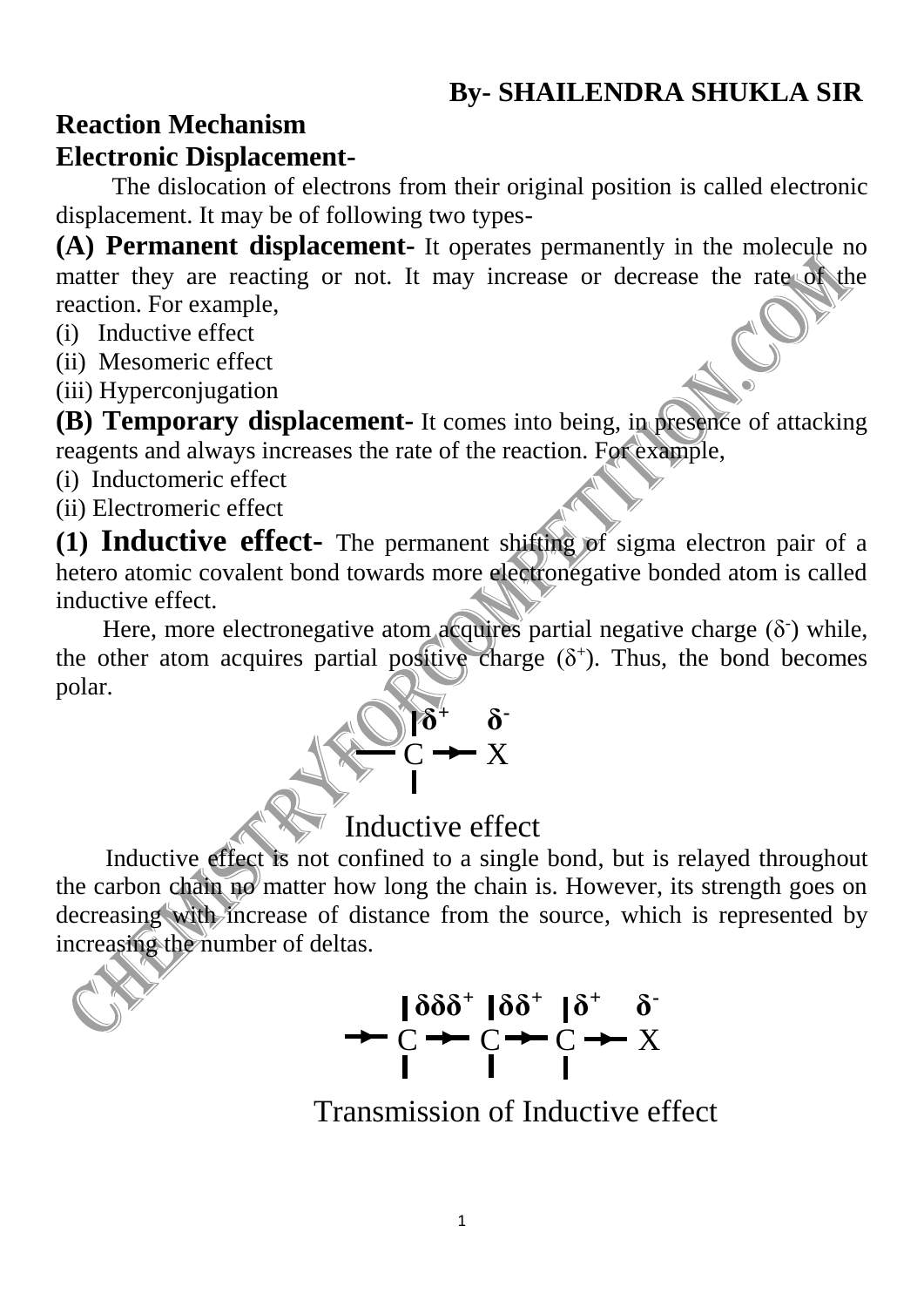Theoretically, inductive effect is relayed throughout the carbon chain, no matter how long the chain is, but practically it becomes negligible after third carbon atom.

**Types of Inductive effect-** It is of following two types-

**(i) Electron attracting or withdrawing effect (-I effect)-** Such atoms or groups which are more electronegative than carbon, attract bonded electron pair towards themselves and away from the carbon chain. These atoms or groups are called -I atoms or groups and this effect is called -I effect.



Some important atoms and groups having -I effect in decreasing order are as under-

$$
-NO2 > -SO3H > -NH2 > -CN
$$
  
\n
$$
-IO2 + C0H3 > -CO6H5 > -H
$$
  
\n
$$
-IV
$$
  
\n
$$
-E > -Cl > -Br > -C
$$

**(ii) Electron releasing or repelling effect (+I effect)-** Such atoms or groups which are less electronegative than carbon, release bonded electron pair towards the carbon chain away from themselves. These atoms or groups are called +I atoms or groups and this effect is called +I effect.

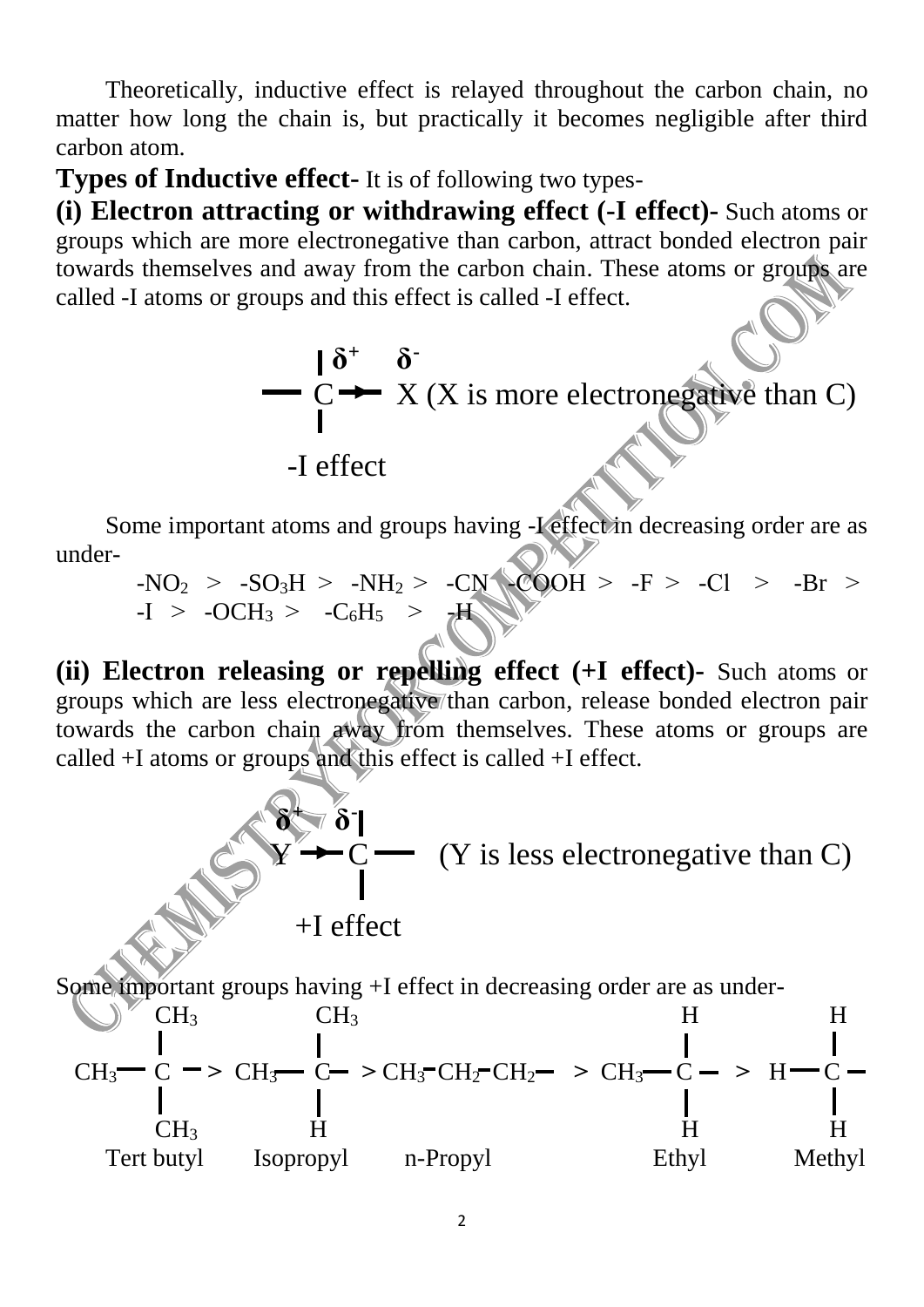#### **Consequences of Inductive effect-**

**(i) Relative reactivity of haloalkanes-** Reactivity of haloalkanes depends upon the polarity of -C-X bond. The greater the polarity of -C-X bond, more is reactivity of respective haloalkane. The relative reactivity of primary  $(1^0)$ , secondary  $(2^0)$  and tertiary  $(3^0)$  haloalkanes follows following order-



Methyl halide( $1^0$ ) Ethyl halide( $1^0$ ) Isopropyl halide( $2^0$ ) Tert butyl halide( $3^0$ )

 Here, +I effect of alkyl groups attached to the carbon bearing halogen atom enhances -I effect of halogen atom and therefore, increases the polarity of C-X bond. Thus, tertiary haloalkanes having the most polar C-X bond are the most reactive while, primary haloalkanes having the least polar C-X bond are the least reactive in nature.

**(ii) Relative basic strength of amines-** Ammonia and amines contain a lone pair of electrons on central nitrogen atom and therefore, they behave like Levis bases. Basic strength of ammonia and amines depends upon the availability of their lone pair of electrons for protonation. The greater the availability of lone pair of electrons for protonation, more is the basic strength of amine. For example, methyl amine  $(1<sup>0</sup>)$  is found to be more basic than ammonia.



 $\frac{1}{2}$ 

 Here, +I effect of methyl group increases the electron density on nitrogen atom and therefore, increases the availability of lone pair of electrons for protonation. Thus, it increases the basic strength of methyl amine.

Similarily, dimethyl amine  $(2^0)$  having two methyl groups with  $+I$  effect is more basic than methyl amine  $(1^0)$ .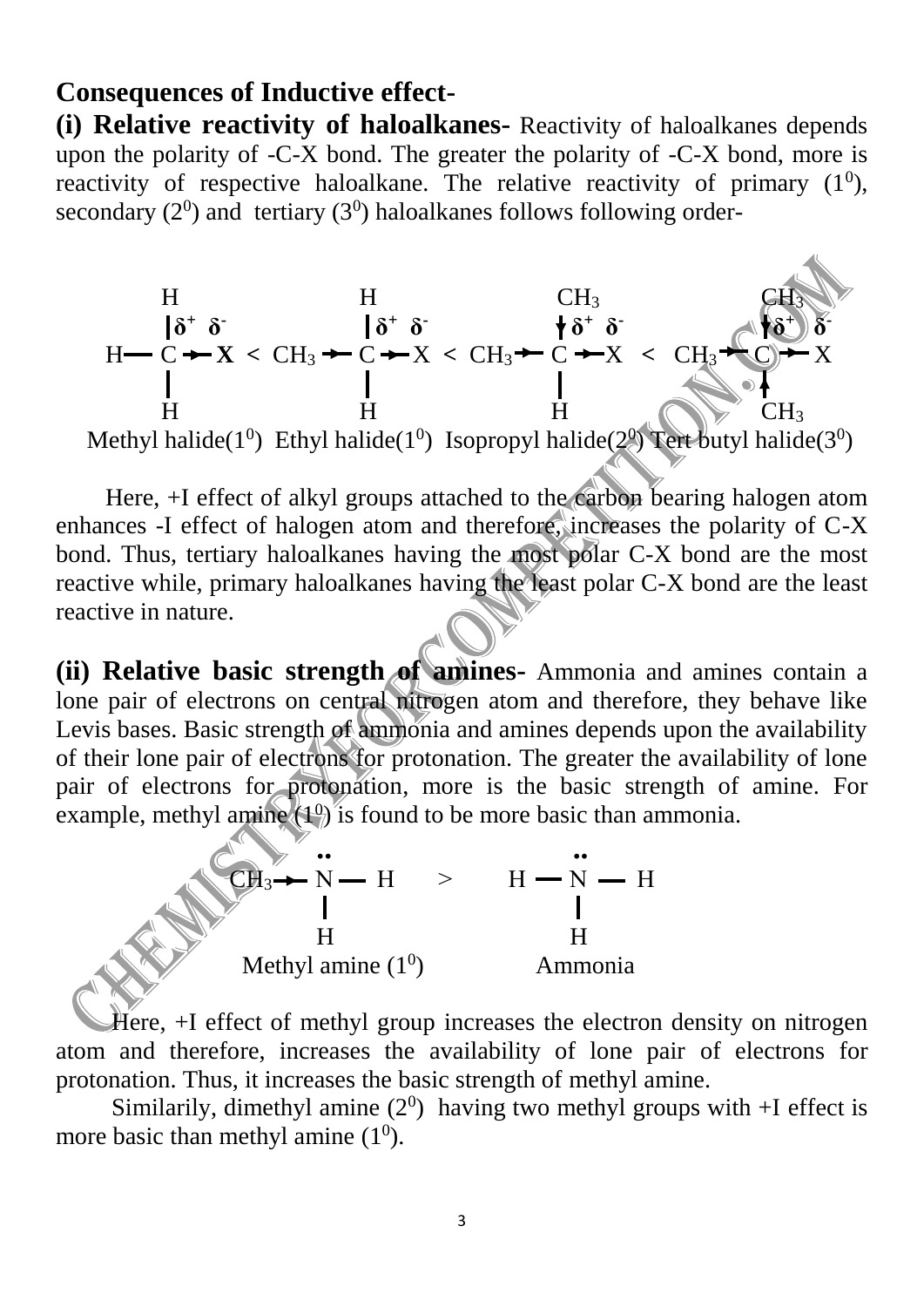

On this basis, trimethyl amine  $(3<sup>0</sup>)$  having three methyl groups with  $+I$ effect should be the most basic amongst methyl amines. However, in practice, it is found to be less basic than dimethyl amine  $(2^0)$  and even lesser than methyl amine  $(1^0)$ . Thus, the relative order of basic strength of ammonia and different methyl amines will be as under-

$$
CH_{3} \rightarrow N \rightarrow H > CH_{3} \rightarrow N \rightarrow H > CH_{3} \rightarrow N \rightarrow CH_{3} \rightarrow H \rightarrow H
$$
\n
$$
CH_{3} \qquad H
$$
\nDimethyl amine (2<sup>0</sup>) Methyl amine(1<sup>0</sup>) Tfinethyl amine (3<sup>0</sup>) Ammonia

 In fact, in trimethyl amine, due to the steric hindrance of three bulky methyl groups the lone pair of electrons becomes less approachable for proton. Thus, basic strength of trimethyl amine  $(3<sup>0</sup>)$  gets highly reduced and it becomes less basic than dimethyl amine  $(2^0)$  and even lesser than methyl amine  $(1^0)$ .

**(iii) Relative acidic strength of carboxylic acids-** Acidic strength of carboxylic acids depends upon the ease to which they ionise to give proton. The greater the ease to which an acid ionises to give proton, more is its acidic strength. For example, methanoic acid is found to be more acidic than ethanoic acid.



 Here, +I effect of methyl group in ethanoic acid makes difficult the release of carboxylic hydrogen as proton and therefore, decreases its acidic strength. No such group having +I effect is present in methanoic acid. It is the reason why methanoic acid is more acidic than ethanoic acid.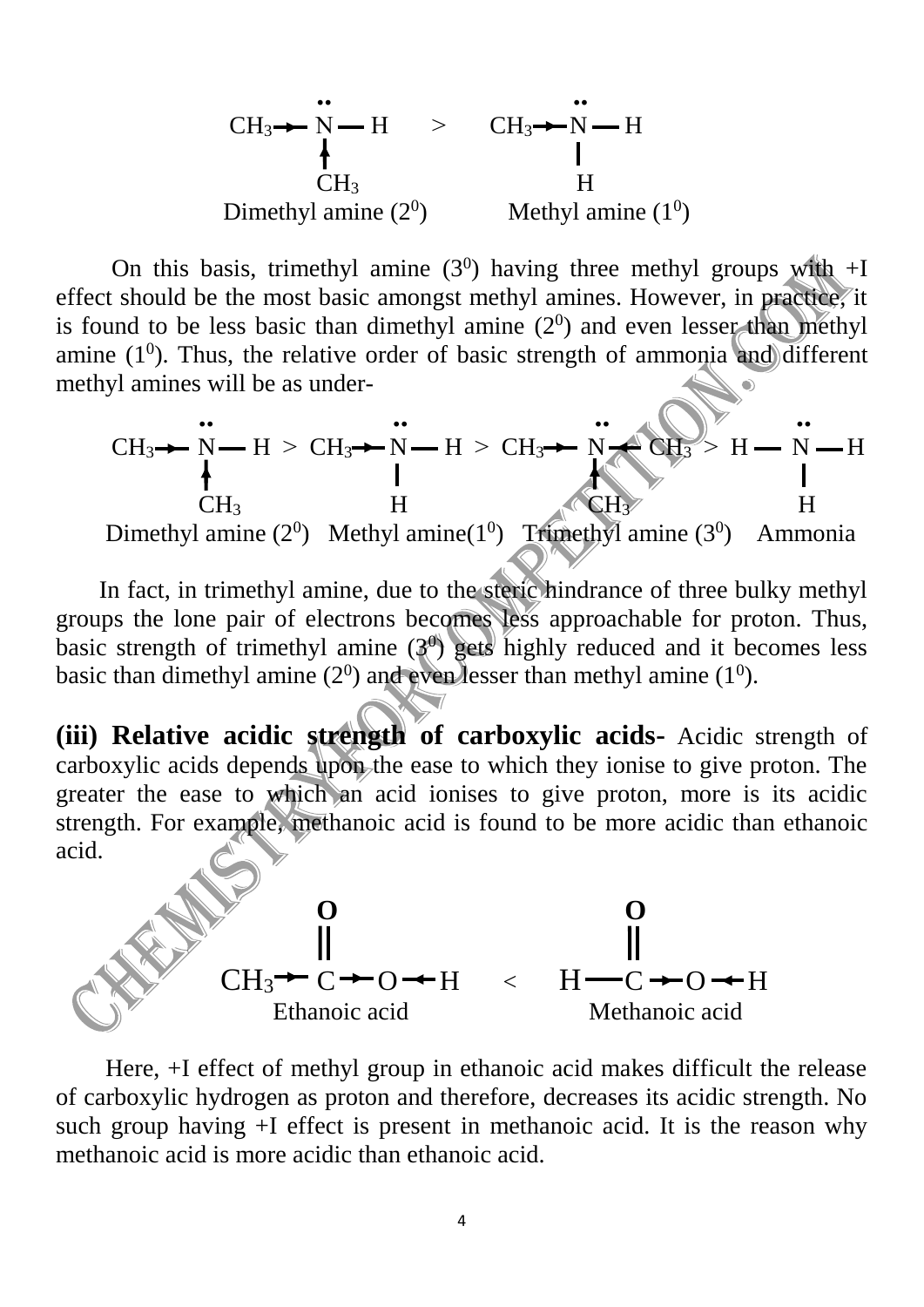Similarly, propanoic acid containing ethyl group with more stronger +I effect is in tern less acidic than ethanoic acid.

 On the other hand, chloroethanoic acid is found to be more acidic than ethanoic acid. Here, -I effect of chlorine atom makes easier the release of carboxylic hydrogen as proton and therefore, increases the acidic strength of chloroethanoic acid.



**(ii) Stability of Alkyl Carbonium ions-**Stability of alkyl carbonium ions can also be explained on the basis of Inductive effect. Infact, +I effect causes dispersal of positive change of carbonium ions and therefore, increases the stability of carbonium ions.

 Here, greater the number of alkyl groups attached to the positively charged carbon, more is dispersal of charge and therefore, more is stability of respective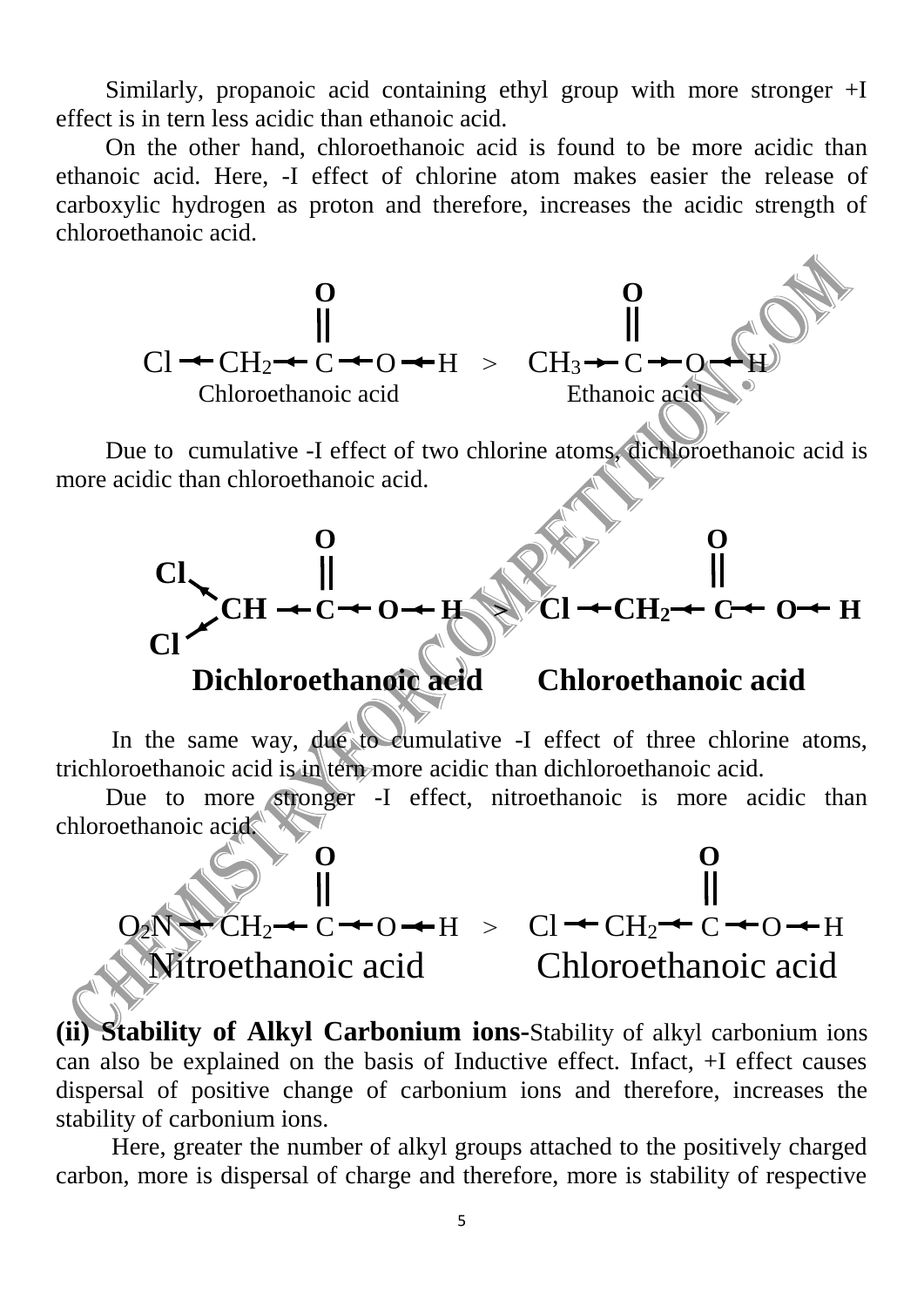carbonium ion. For example, the relative order of stability of different alkyl carbonium ions will be as under-



**(2) Inductomeric effect-** It is a temporary effect which operates in presence of the attacking reagents and increases the inductive effect of an atom or a group.

Let, us consider following reaction-



Here, due to -I effect of nitro group, H-C bonds are polarised, but hydrogen atoms remain still attached with carbon atom. At the approach of -OHion (attacking reagent),  $\blacksquare$  effect of -NO<sub>2</sub> group gets highly increased due to inductomeric effect, so that the sigma electron pair of one of the H-C bonds gets shifted completely to the carbon atom. Thus, hydrogen atom gets separated as H**<sup>+</sup>** ion and gets attached to the -OH**-**ion forming H2O molecule.

 Being a temporary effect, inductomeric effect always increases the rate of the reaction.

#### **(3) Mesomeric effect or Resonance effect-**

It is a permanent effect which operates in unsaturated molecules and especially in those unsaturated molecules which involve conjugation. By definition,

"Permanent and complete shifting of  $\pi$ -electron pair of a multiple bond to one of the bonded atoms or to the adjacent single bond or shifting of a lone pair of electrons to the adjacent single bond is called mesomeric or resonance effect.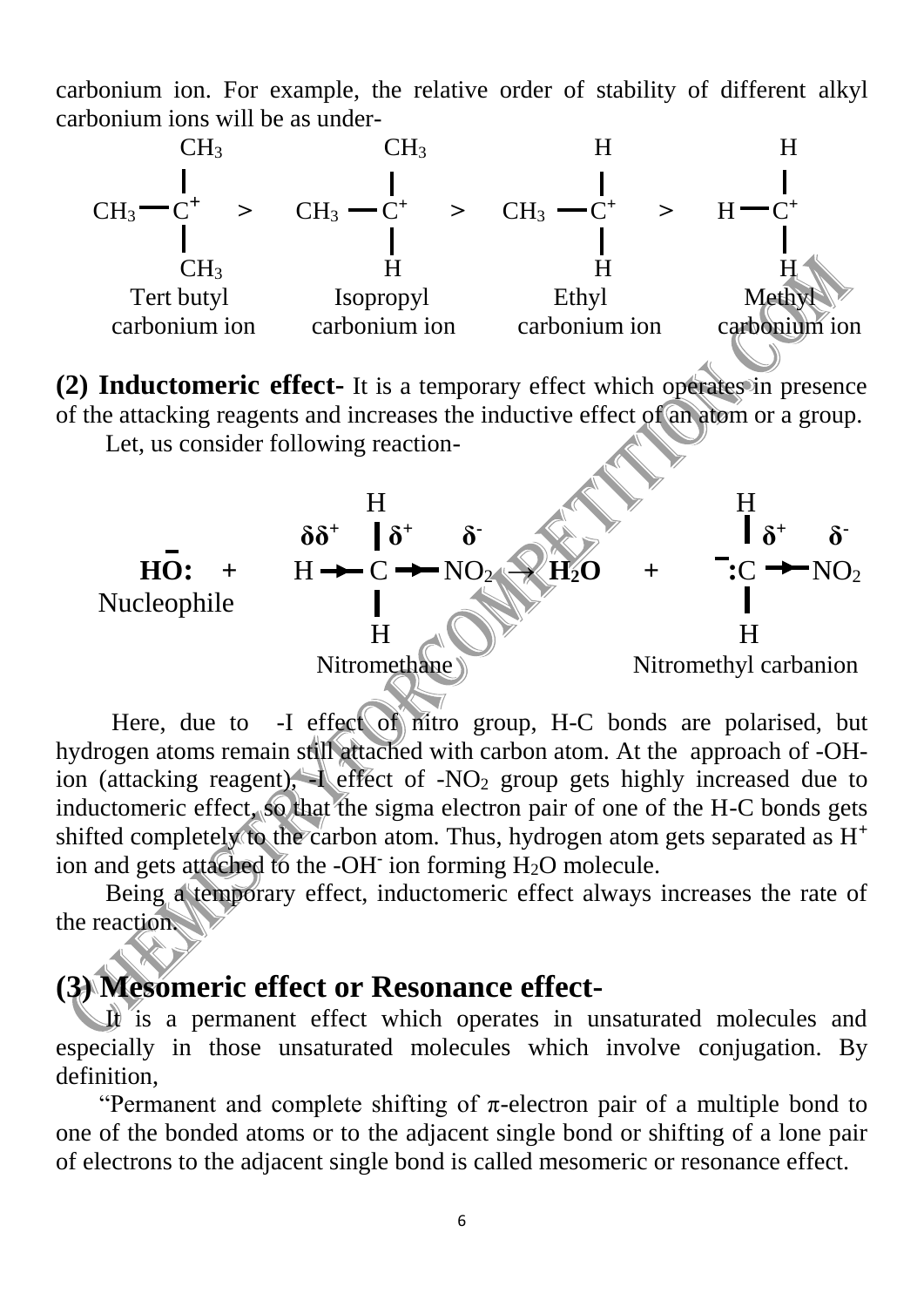For example,



It is a very strong effect which is effectively transmitted through out the carbon chain involving conjugation, no matter how long the conjugated chain is.

#### **Types of Mesomeric effect-** It may be of following two types-

 $(1)$  -M or or -R effect- There are certain groups which attract electrons towards themselves away from the carbon chain. These groups are called -M groups and this effect is called -M effect. For example,

## **(i) -M effect of -CHO group in a conjugated carbonyl compounds-**

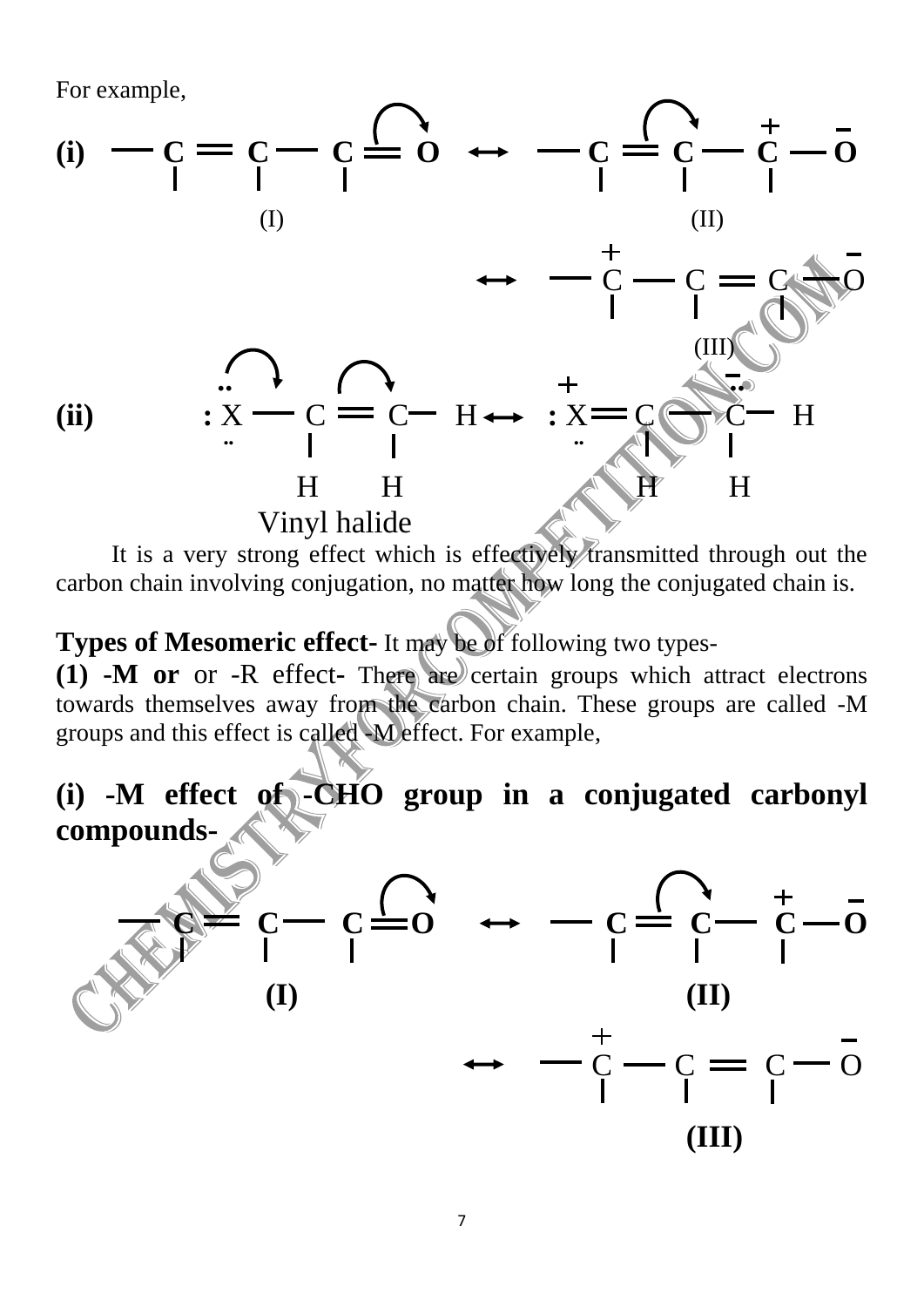### **(ii) -M effect of -CHO group in Benzaldehyde**



**(2)**  $+M$  **effect or**  $+R$  **effect-** There are certain atoms or groups which contain one or more lone pair of electrons and release them towards the carbon chain away from themselves. These atoms or groups are called **+**M atoms or groups and this effect is called +M effect. For example,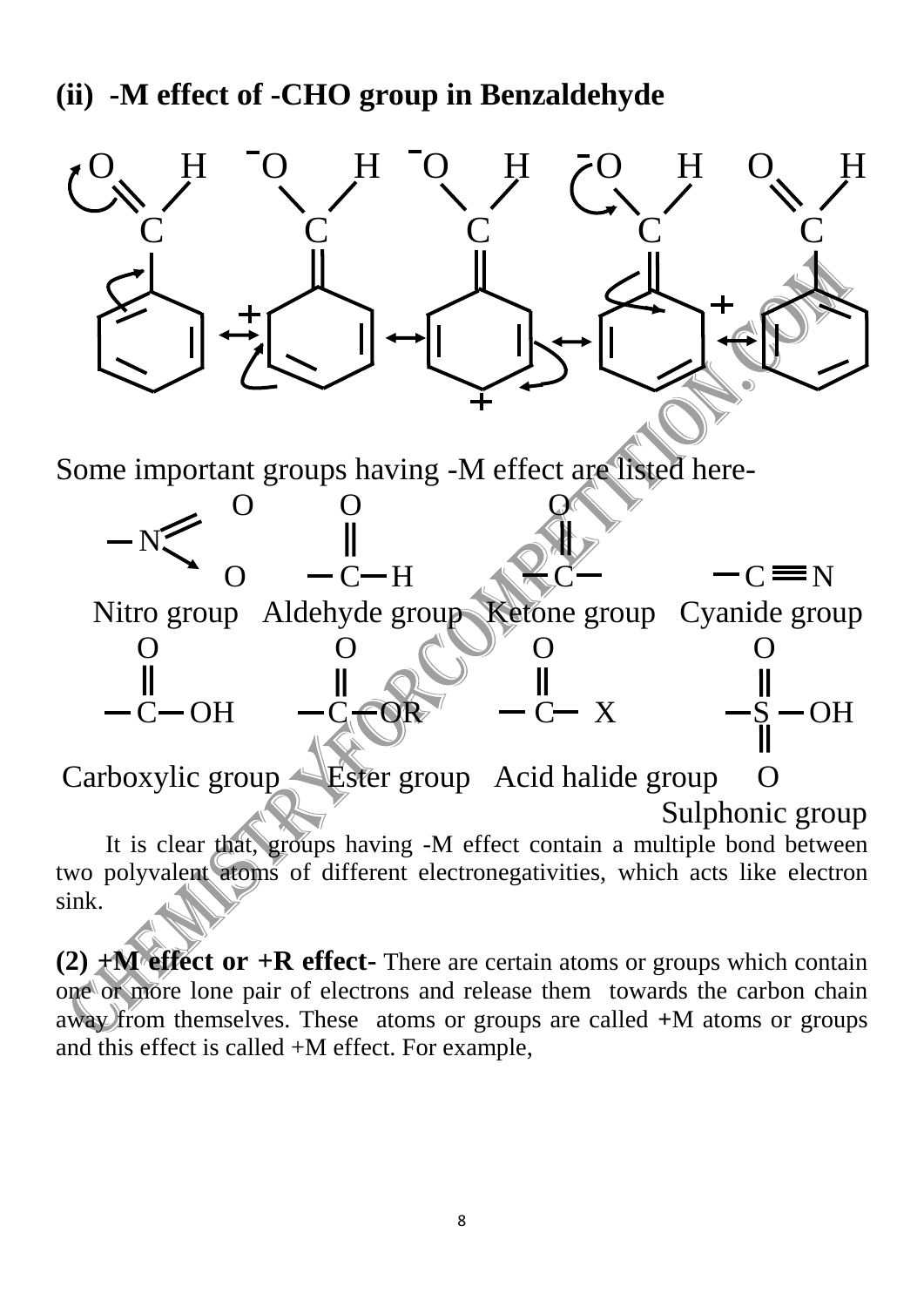**(i) +M effect of halogen atom in vinyl halides**



Amino Hydroxy Thio alcohol Alkoxy

H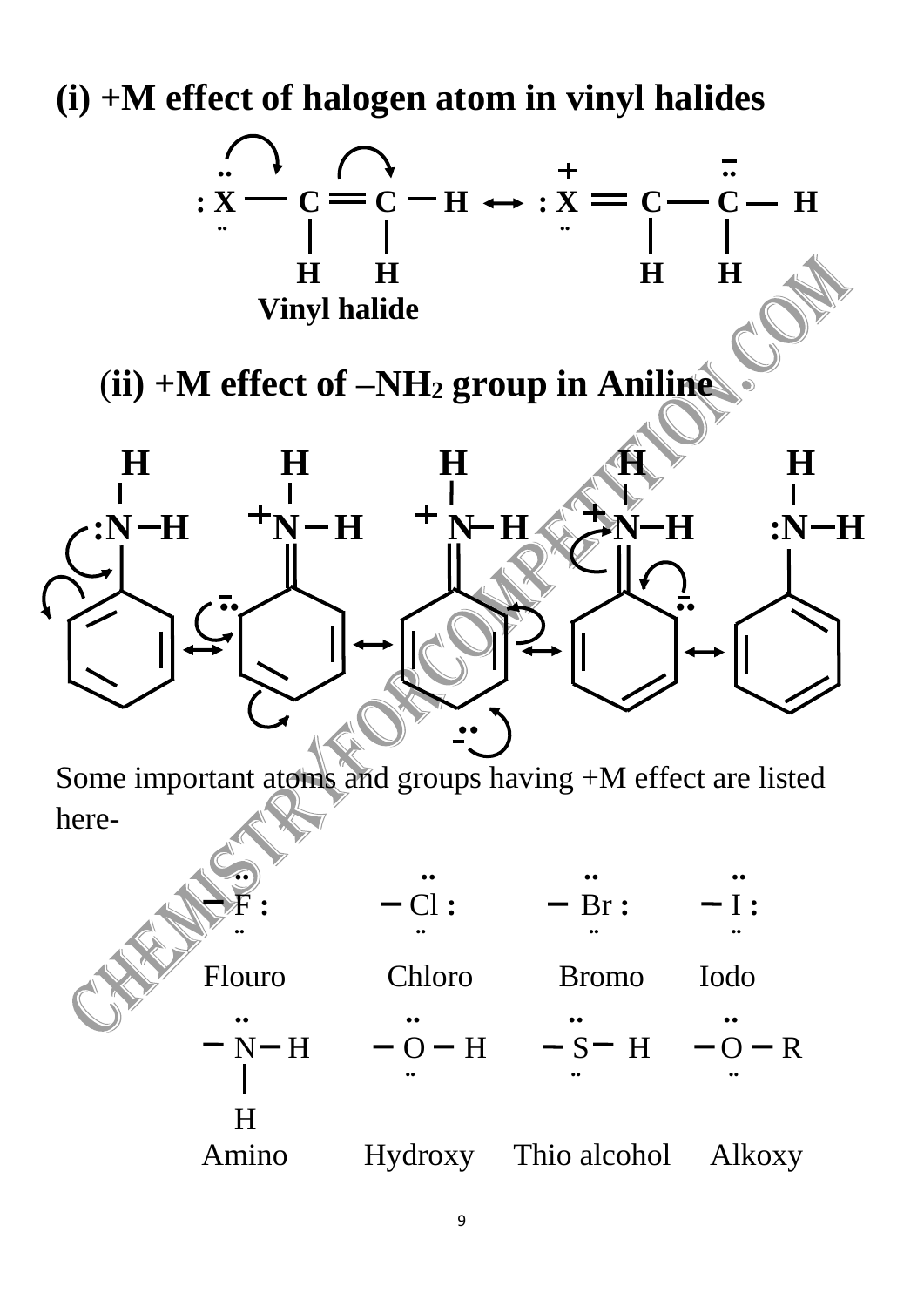It is clear that, atoms or groups having +M effect contain at least one lone pair of electrons on key atom to which they release towards the carbon chain.

 It is a permanent effect which operates permanently in the molecule even in the absence of the attacking reagent. It may increase or decrease the rate of the reactions.

**(4) Electromeric effect-** "The complete shifting of  $\pi$ -electron pair of a multiple bond to one of the bonded atoms in presence of the attacking reagents is called electromeric effect. For example,



 Here, direction of shifting of electrons is decided either by the electronegativities of the bonded atoms or by the inductive effect of the atoms or groups attached to the multiply bonded carbon atoms. For example, in case of carbonyl group the  $\pi$ -electron pair gets shifted to the more electronegative oxygen atom.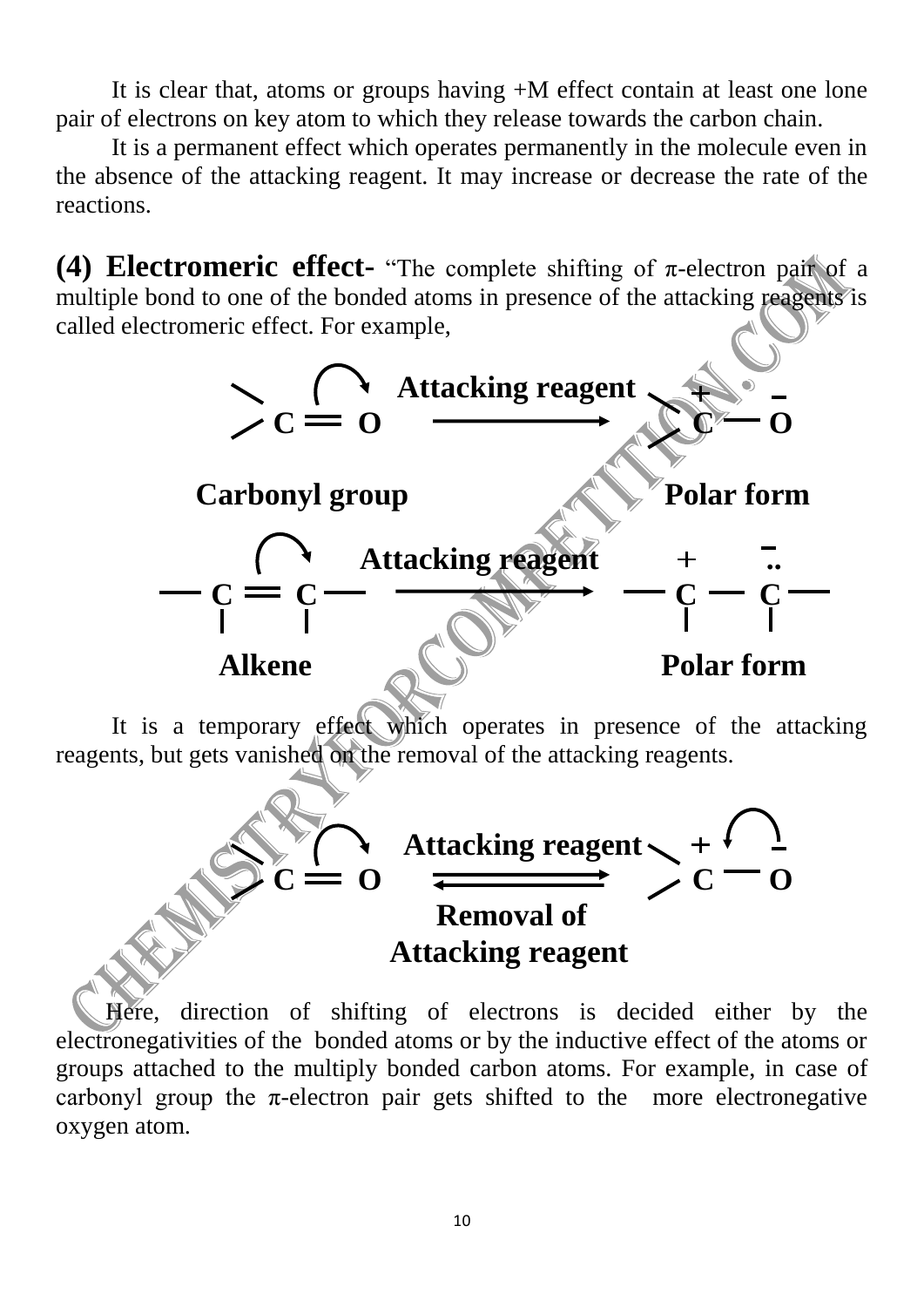In case of propene, the shifting of  $\pi$ -electron pair is always in the direction of the +I effect of methyl group. Here, shifting of  $\pi$ -electron pair in reverse direction is opposed by the +I effect of methyl group.



**Types of the Electromeric effect-** It may be of following two types- **(i)** -**E** effect- If the shifting of  $\pi$ -electron pair is away from that bonded atom to which the attacking reagent finally attaches, then it is called -E effect. For example,



 Being a temporary effect, electromeric effect always increases the rate of the reaction.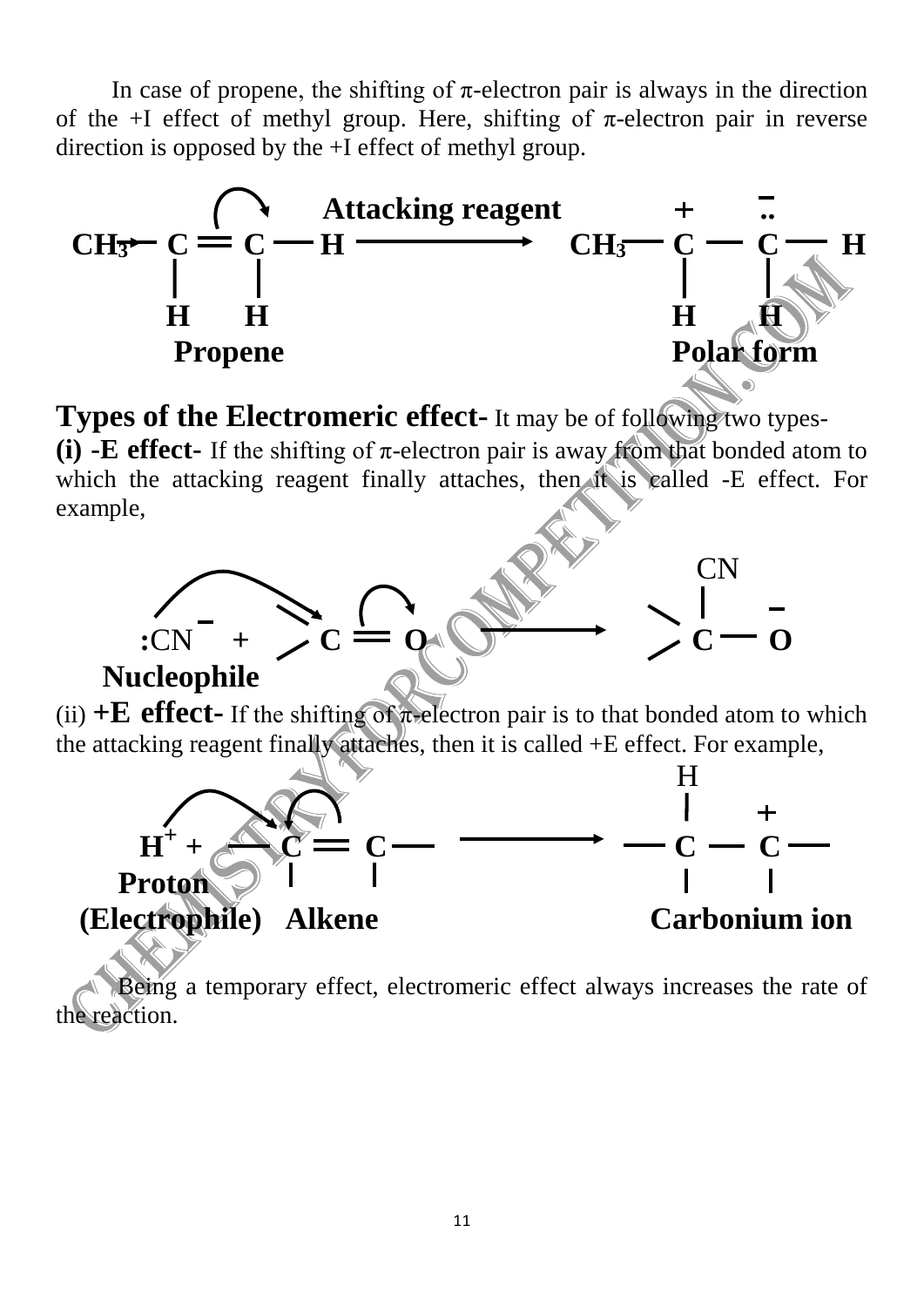#### **(5) Hyper-conjugation-**

When sigma electron pair of a C—H bond is in alternation with pi-electron pair of a double bond, then it also gets involved in conjugation. Such type of conjugation of sigma electron pair of an  $\alpha$  - C—H bond with  $\pi$ -electron pair of a double bond is called sigma-pi conjugation or Hyper-conjugation.



It is clear that, in hyper-conjugated forms, the sigma electron pair of an  $\alpha$ -C—H bond is completely missing. Hence, Hyper-conjugation is also called **no bond resonance.**